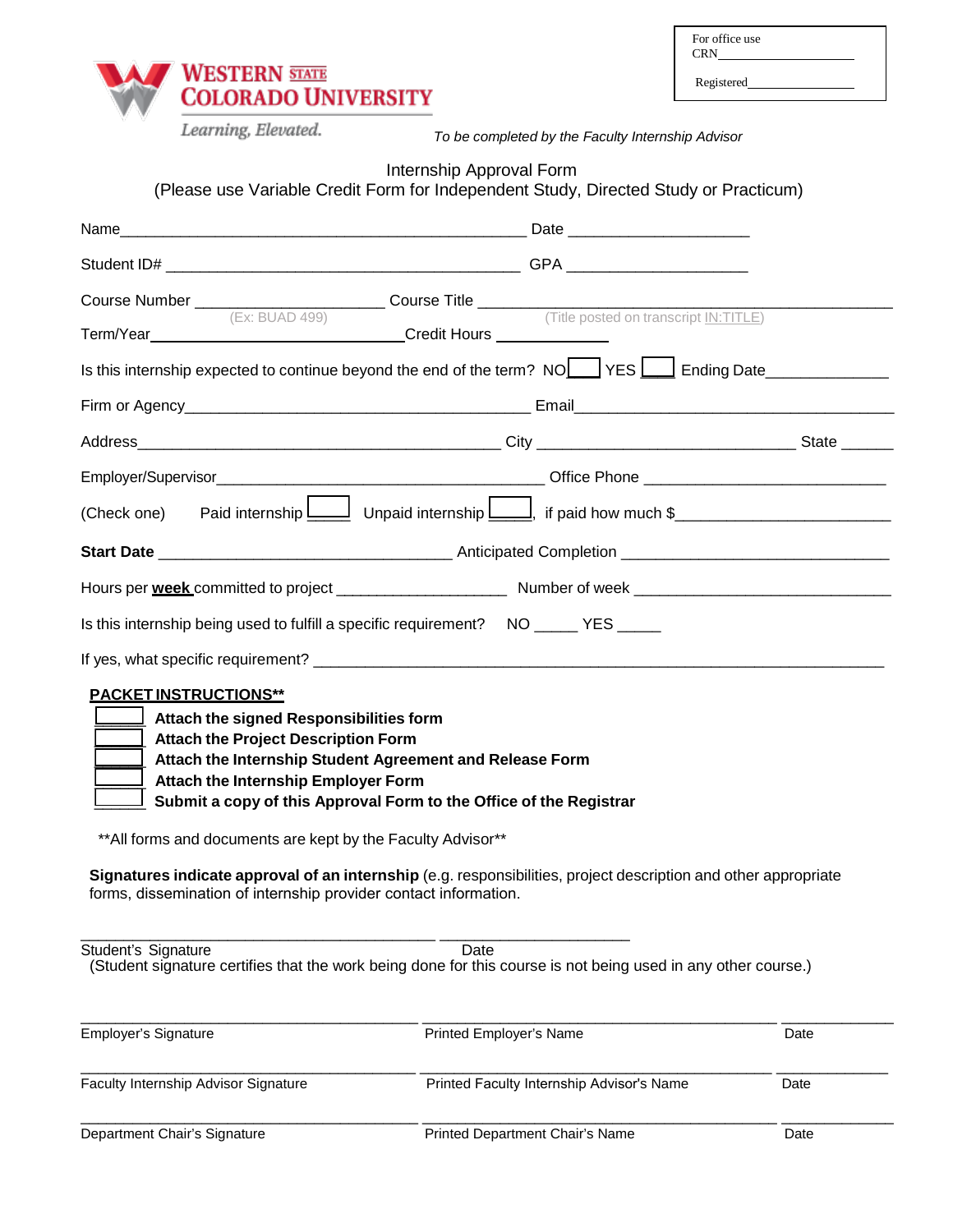

# **Internship Information and Instructions**

Internships may be offered for a range of credits. The range of credits is set by the discipline and is published in the Catalog.

*Students must register for an internship prior to beginning work associated with the internship.* Any student work completed prior to course registration will not be counted toward the hours required for the course credit. The student must be enrolled for the credits during the term in which the studies begin. This coursework is part of a student's academic load for the semester. A request for changes of credit to internship registration after the work begins may be considered through a petition process in extenuating circumstances. The petition must be signed by the faculty Internship Advisor, the Department Chair and the Registrar.

To register for an internship course, the student must submit a completed and signed approval form for registration in an internships course to the Office of the Registrar. Some disciplines may have additional requirements for registration. Substituting internship credit courses for required courses in the major or minor is at the discretion of the discipline.

### *NOTE:*

- It is the student's responsibility to obtain the appropriate signatures and deliver the form to Office of the Registrar.
- Once the form is delivered to Office of the Registrar, the course will be set up based on the specifics on this form, and the student will be registered by the Office of the Registrar.
- The course title on the form will appear on the transcript.
- The student must be registered for the internship prior to the start of the work.
- Failure to present this form to Office of the Registrar prior to beginning the studies associated with the course results in no credit or grade.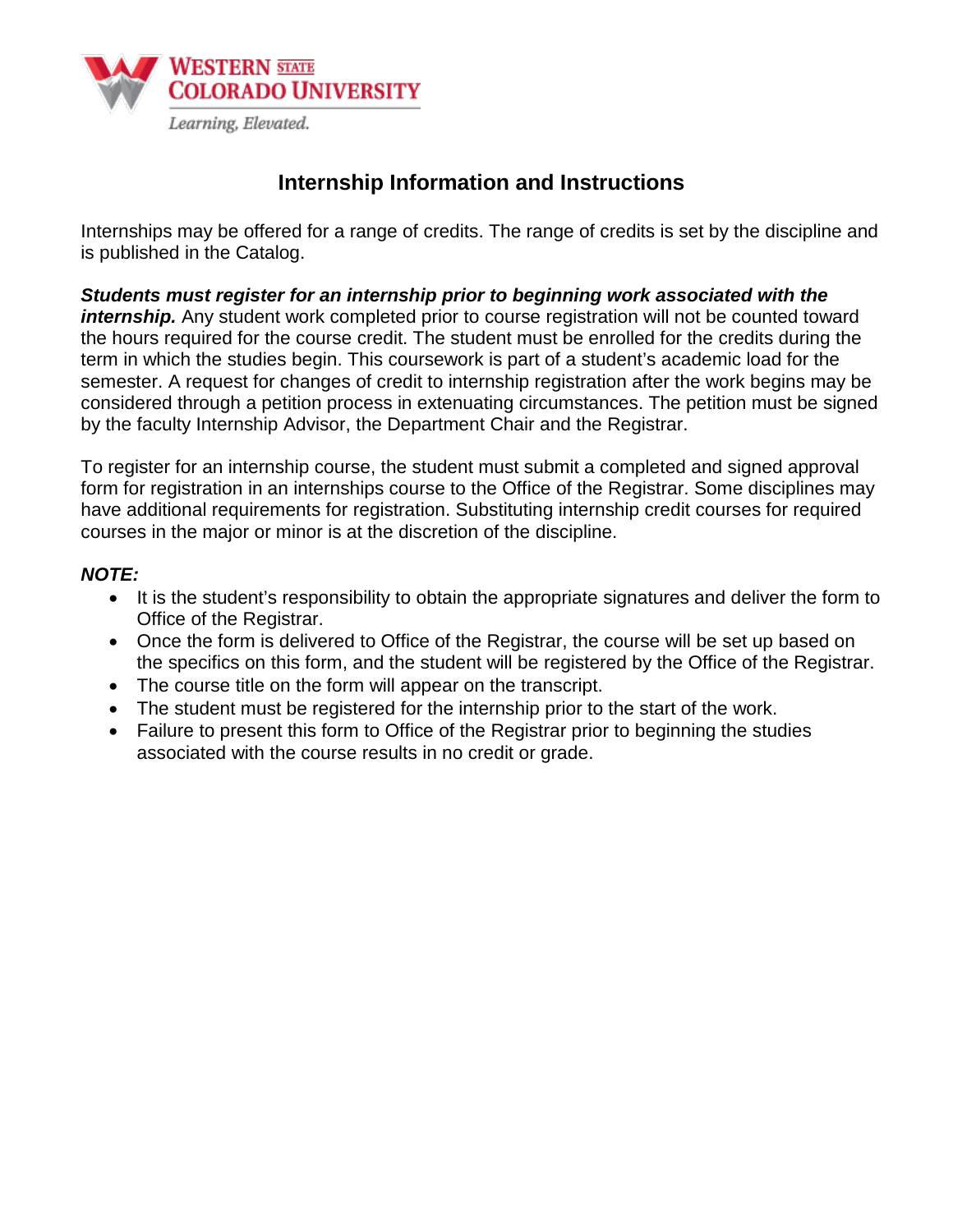### **Western State Colorado University Internship Project Description**

The student is to clearly articulate objectives for the internship. Credit will be awarded to the student for successful completion of objectives. An example of an Objective is "to learn more about the corporate world by working in an office setting, attending weekly meetings, and participating on a project team".

#### **Objectives**

**Objective 1 is**

a. What are you going to accomplish by the end of the internship?

b. How are you going to accomplish it?

c. How will you measure your achievement of this objective?

**Objective 2 is**

a. What are you going to accomplish by the end of the internship?

b. How are you going to accomplish it?

c. How will you measure your achievement of this objective?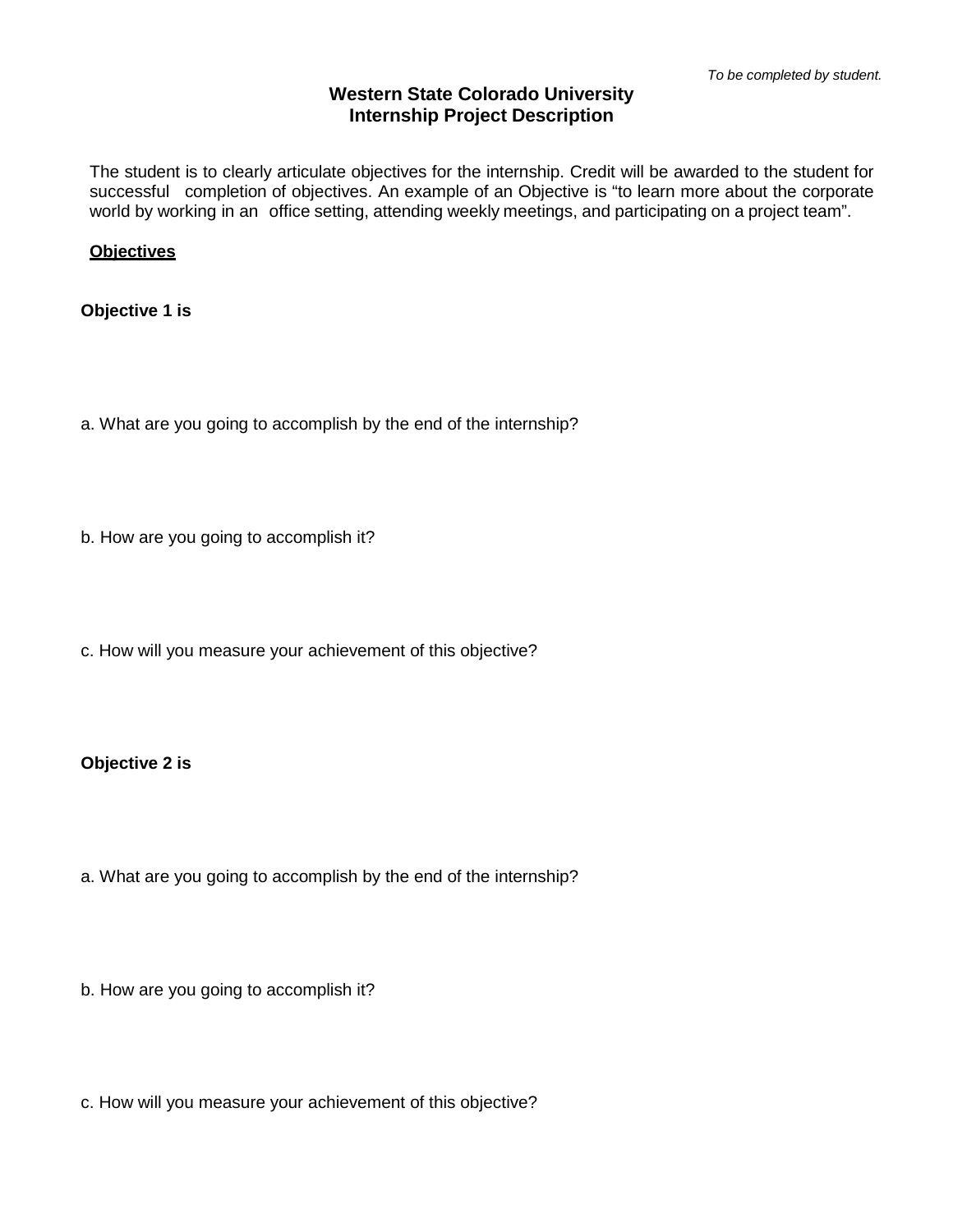### **Objective 3 is**

a. What are you going to accomplish by the end of the internship?

b. How are you going to accomplish it?

c. How will you measure your achievement of this objective?

# **Objective 4 is**

a. What are you going to accomplish by the end of the internship?

b. How are you going to accomplish it?

c. How will you measure your achievement of this objective?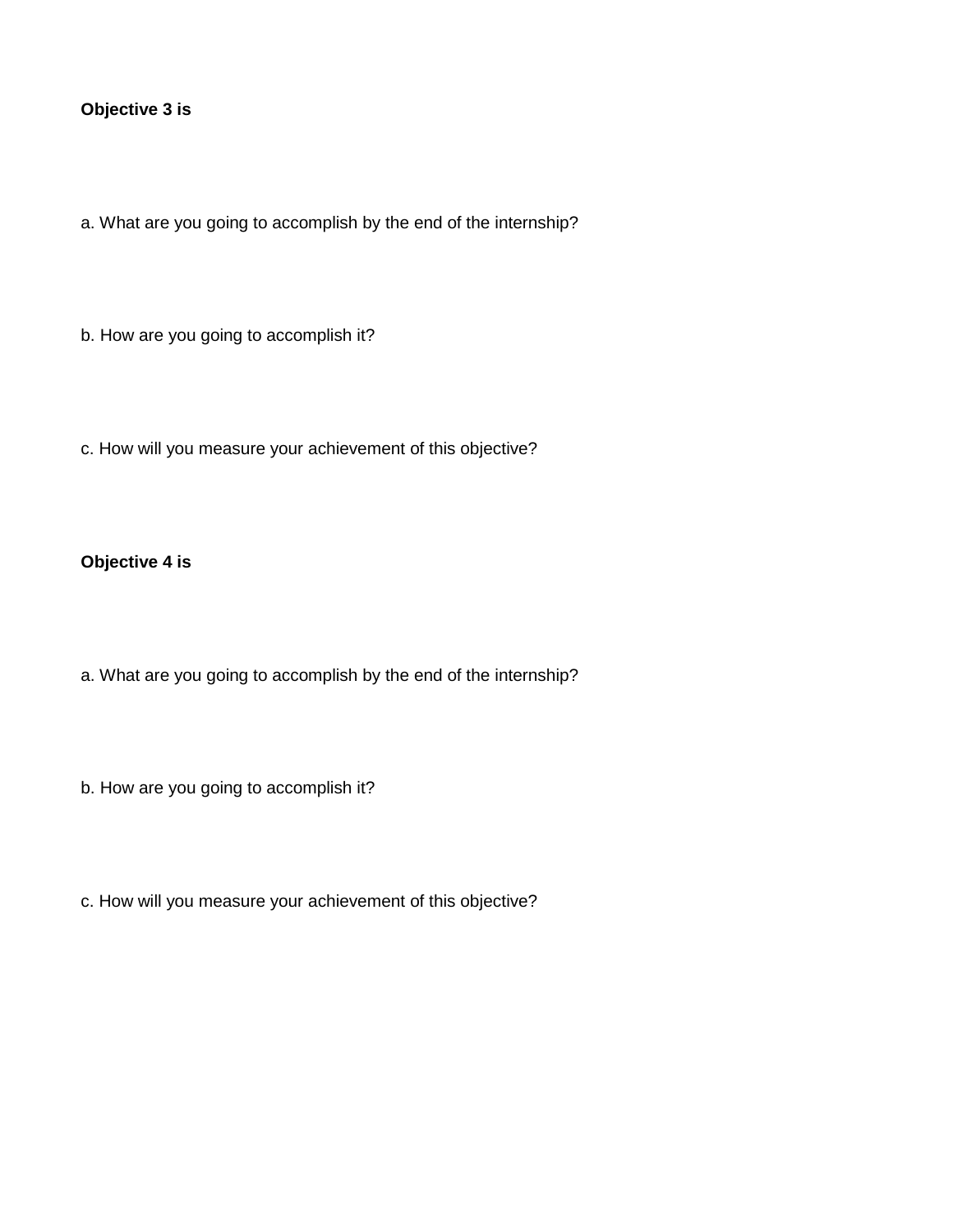# **Project Description Form**

Provide a narrative description of the project:

Describe how the internship applies and enhances the learning in your major:

List the documentation of evidence of project completion: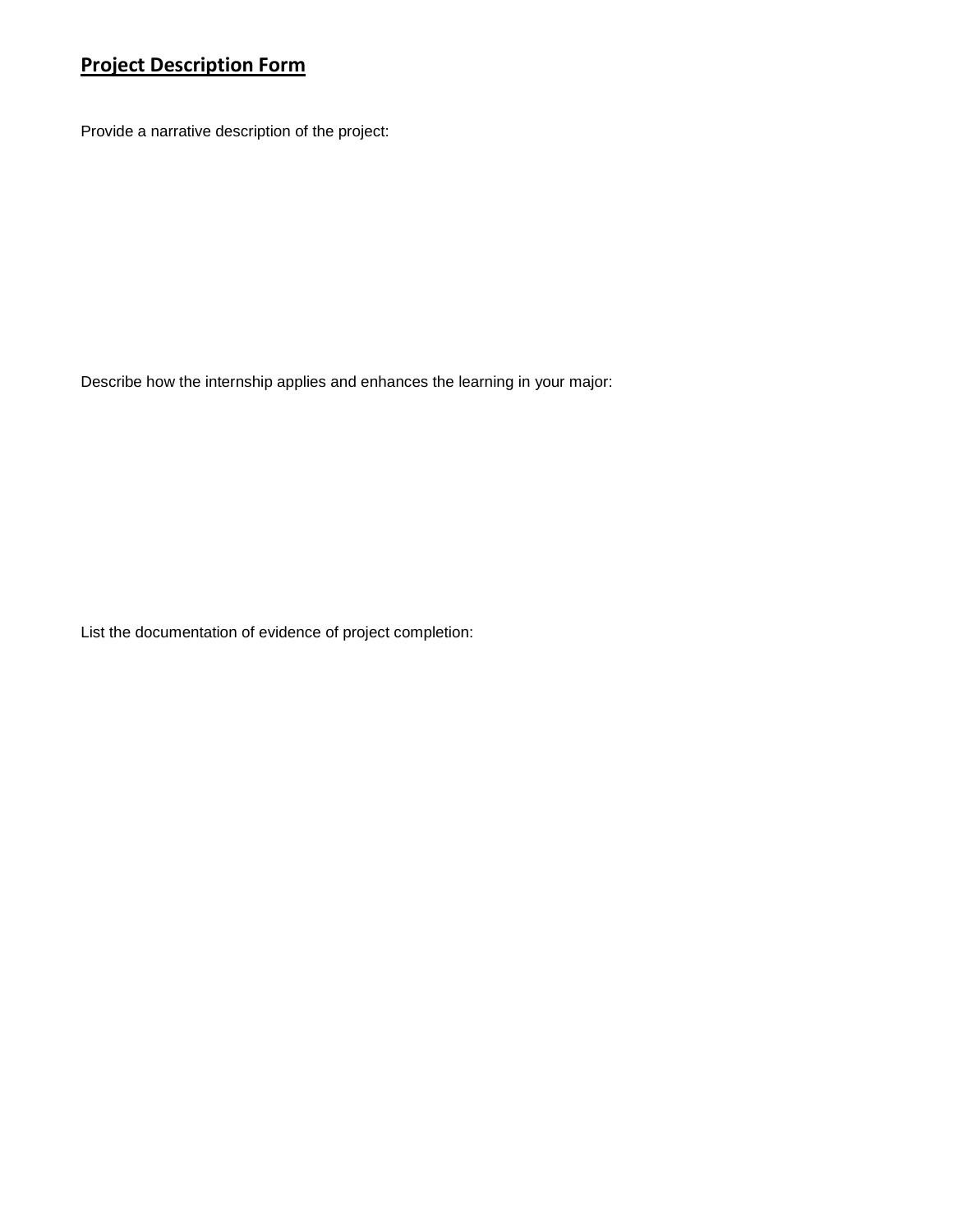# **Western State Colorado University Internship Project Responsibilities Form**

## **Professional and Academic Responsibilities**

#### **Student Responsibilities**

- Develop the plan and complete the internship paperwork with the faculty advisor.
- Maintain regular communication with the Faculty Internship Advisor.
- Provide regular reports documenting the learning experience as agreed to with the Faculty Internship Advisor.
- Consult with the employer and Faculty Internship Advisor when issues or concerns arise.
- Follow instructions on assignments required by the Faculty Internship Advisor.
- Meet with the Faculty Internship Advisor at regular intervals and at the conclusion of the experience.

#### **Faculty Internship Advisor Responsibilities**

- Develop the plan and complete the internship paperwork with the student.
- Serve as a resource person for the student and the employer.
- Consult with the employer concerning the nature of the learning experiences.
- Maintain the Responsibilities, Project Description, Internship Student Agreement and Release and Internship Employer Agreement forms as well as the Internship Evaluation for an Internship.
- Review student work to determine a final grade and submit to the Office of the Registrar.

#### **Employer Responsibilities**

- Assign as the student supervisor a staff member who will serve as a resource and role model.
- Provide internship students an initial orientation, covering the agency's purposes, policies, programs, facilities and administration.
- Explain to the student his or her role and responsibilities and what the agency expects.
- Provide the student with a weekly schedule, indicating the times the student must be present and the work assignments to be performed.
- Inform the Faculty Internship Advisor immediately of any problems concerning a student's performance.
- Complete an evaluation of the student intern and return it to the Faculty Internship Advisor.

#### **Other Academic Responsibilities of the Student (optional):**

| . .     |  |  |
|---------|--|--|
| ⌒<br>£. |  |  |
| ŋ<br>v. |  |  |

#### **Other Academic Responsibilities of the Faculty Internship Advisor (optional):**

| . .     |  |  |
|---------|--|--|
| ∍<br>v. |  |  |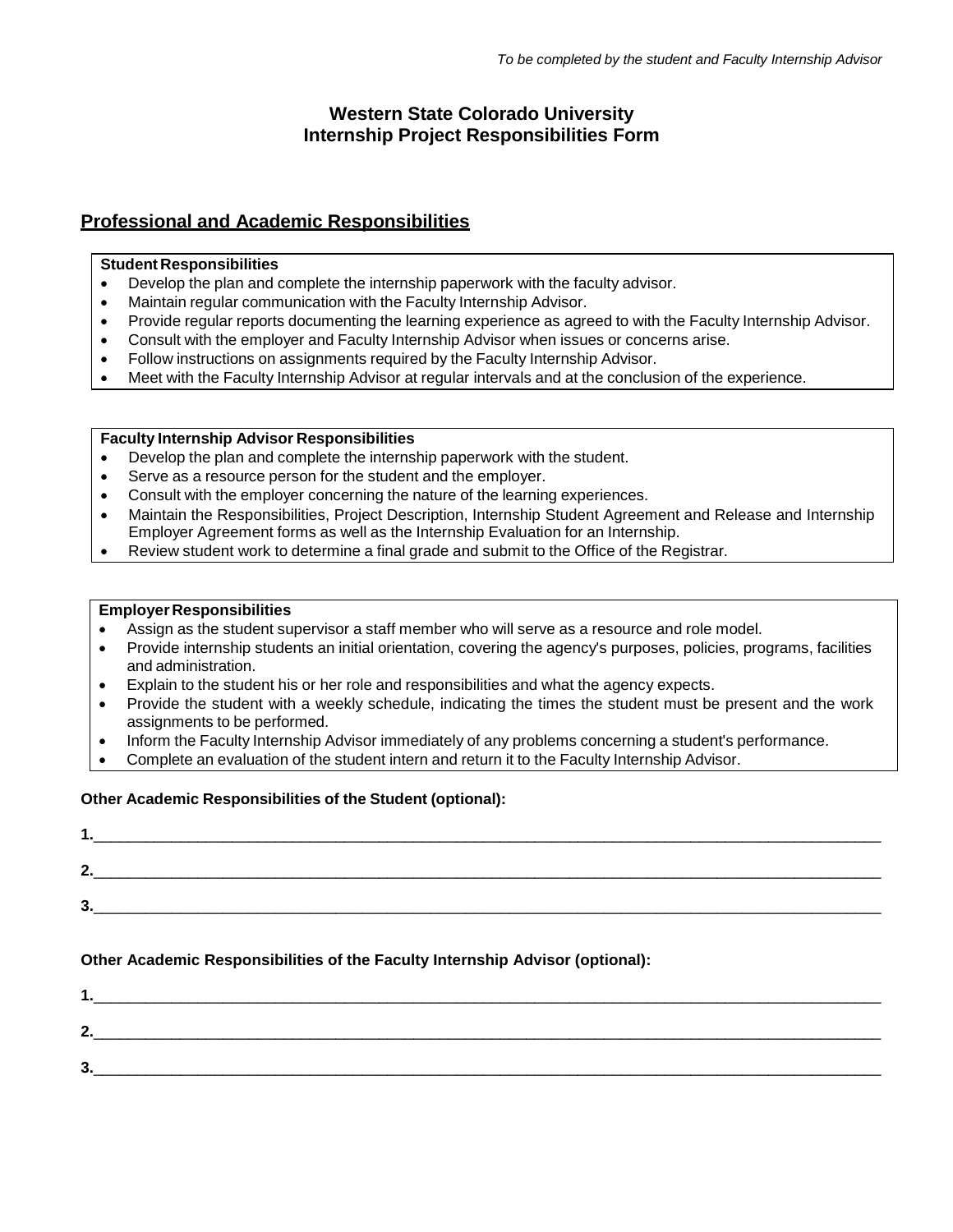### **Western State Colorado University Internship Student Agreement and Release Form**

# **Understanding**

I understand that the internship program is a joint effort between Western State Colorado University (Western) and participating employers, each of whom becomes a partner with the University in higher education; that the University and participating student must recognize that the employer's objectives of staff development and productivity must be reasonably accommodated. Western cannot guarantee placement of an applicant, or timing of such, location or pay rate. Student qualifications, faculty approval and the employer's needs must be integrated.

# **Agreement**

- 1. I understand that an internship is an academic program for which academic credit is awarded. I acknowledge that I must register and pay tuition for the appropriate internship course when I have accepted a position.
- 2. I agree to remain with the internship employer from The Contract to Theorem and to the provide the employer wishes to continue my services. I will not terminate or arrange to be released from my internship without prior approval from my Internship Advisor.
- 3. I will ascertain from my employer conditions of the work experience prior to accepting a position. I will abide by all the rules and regulations of the employer and Western.
- 4. I will develop, complete and submit internship-related learning reports and provide them to my Intern Advisor within the time frame established.
- 5. I will, to the best of my ability, perform the assigned duties and academic requirements of my internship. I understand that academic credit is given when the assignment is completed to the satisfaction of my Faculty Internship Advisor.
- 6. In accordance with Federal Unemployment Tax Act 1971, Internal Revenue Code 3306(c)10(c), I will work on this job for the specified period of time in the Internship Program and will leave voluntarily upon completion. I will not apply for unemployment benefits.
- 7. I understand that Western will not have any financial obligation to me or to my employer in conjunction with the execution of this agreement.
- 8. I understand that if I receive remuneration from my internship employer, Western State Colorado University will not assume any liability for actions taken by me as an employee while performing this internship assignment.
- 9. I hereby hold harmless, release, and indemnify Western and its officers and employers from any harm or injuries, that I may incur during my employment under this program.

Signature indicates acceptance of this agreement and release conditions: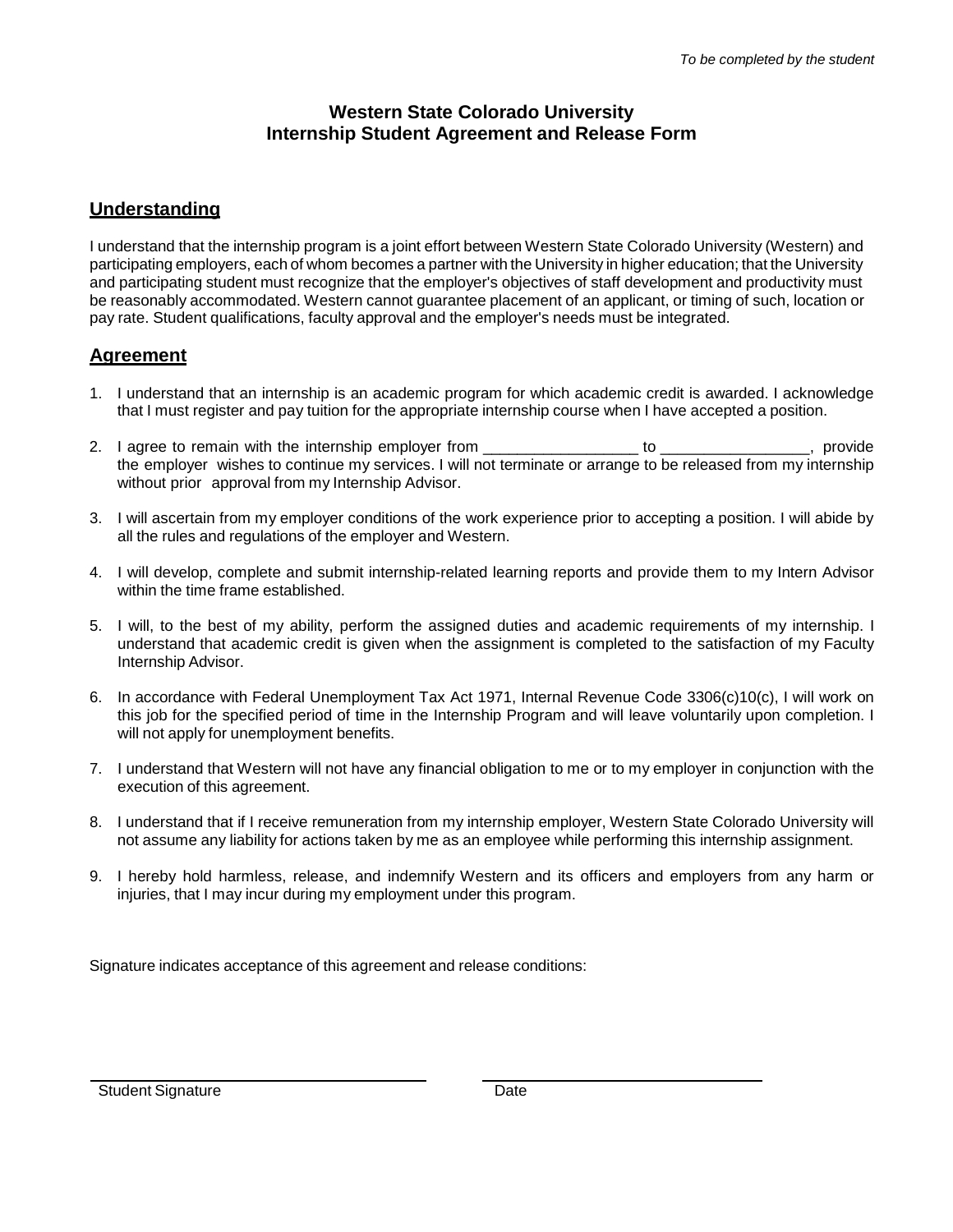### **Western State Colorado University Internship Employer Agreement**

#### **Understanding**

I understand that the internship program is a joint effort between Western State Colorado University (Western) and participating employers, each of whom becomes a partner with the university in higher education; that the University and participating student must recognize that the employer's objectives of staff development and productivity must be reasonably accommodated. Western cannot guarantee placement of an applicant, location or pay rate. Student qualifications, faculty approval and the employer's needs must be integrated.

#### **Agreement**

1. To provide the necessary orientation, training, precautionary safety instruction and supervision in the performance of duties and responsibilities detailed in the Learning Objectives for \_\_\_\_\_\_\_\_\_\_\_\_\_\_\_\_\_\_\_\_\_\_\_\_\_\_\_\_\_\_\_\_\_\_\_\_\_\_, which is attached.

Student Name

- 2. To complete a final written evaluation of the student's work, which will be submitted no later than: .
- 3. To maintain a regular supervisory relationship with the student.

\_\_\_\_\_\_\_\_\_\_\_\_\_\_\_\_\_\_\_\_\_\_\_\_\_\_\_\_\_\_\_\_\_\_\_\_\_\_\_\_\_\_\_\_\_\_\_\_\_\_\_\_\_\_\_\_

- 4. To promptly communicate with the Faculty Internship Advisor regarding any questions, concerns or problems with the intern.
- 5. To employ the intern in accordance with the dates specified in the Learning Contract. Any termination or release from duties must be communicated to the Faculty Intern Advisor prior to any action being taken.
- 6. To understand the responsibility for providing worker's compensation and liability insurance in accordance with Colorado State Law and to agree to provide such coverage as required. In accordance with C.R.S. 8-40- 302(7)(a)-(c), the employer is responsible for providing worker's compensation and liability insurance coverage for those students receiving remuneration for the student internship experience. In cases where the student is not receiving any remuneration for the work experience from the employer, the educational institution sponsoring the student is responsible for providing worker's compensation and liability insurance coverage.
- 7. To hold harmless, release and indemnifyWestern and its officers and employees from any consequence arising from any actions of the intern during the period of the internship.
- 8. I specifically acknowledge that Western State Colorado University is under no financial obligation for the payment of wages, stipend or other forms of remuneration to the intern, and the employer will not be reimbursed for any such payments made to the intern during the course of the internship unless provided for under a separate contract.

| Firm                                   |                                       |      |  |
|----------------------------------------|---------------------------------------|------|--|
| <b>Employer / Supervisor Signature</b> | Print Employer / Supervisor Name      | Date |  |
| Faculty Internship Advisor Signature   | Print Faculty Internship Advisor Name | Date |  |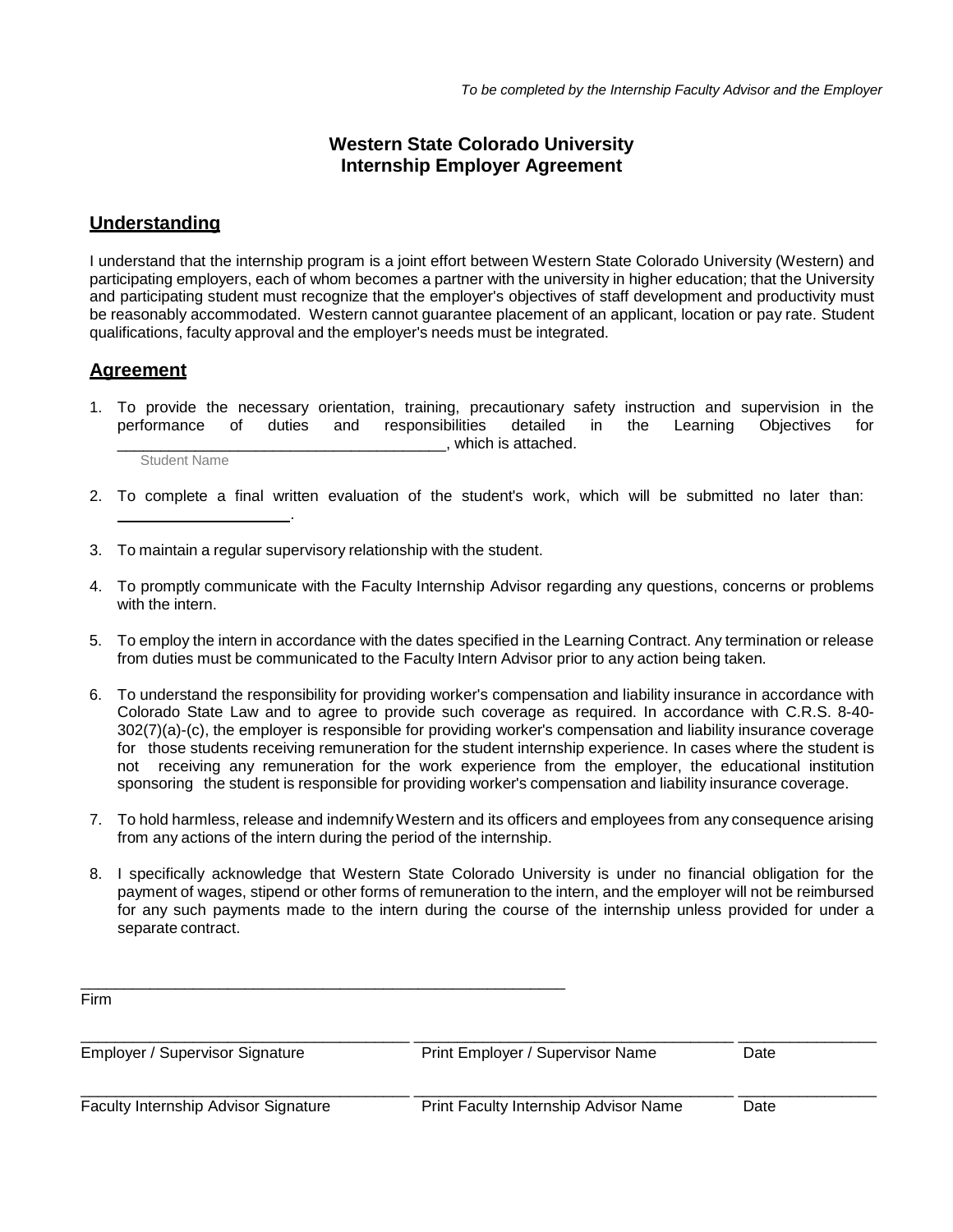### **Western State Colorado University Internship Evaluation**

| $\mathbf{C}$<br>◝ |           |                        |   |
|-------------------|-----------|------------------------|---|
|                   | ∟ast<br>. | $-$<br>.<br>.<br>_____ | . |

## **Evaluation Instructions**

Please complete this form and share it with the student in an in-depth discussion as to how the student may improve his/her performance. Then send the evaluation promptly to the Faculty Internship Advisor. (This evaluation form and various internship situations may not always match. Please include comments when necessary, and you may want to attach your agency evaluation to this form.)

Please check how often you met with the student to discuss performance and assignment:

|  | Daily (at least 30 minutes) |
|--|-----------------------------|
|  | Once a week                 |
|  | Twice a week                |
|  | Every two weeks             |
|  | Other (please explain)      |

What type of guidance was given to the student during the assigned period?

#### *Please comment on your evaluation of the student in relation to the following areas, as applicable:*

Attendance, dependability and notification of absences:

Performance in relation to quality and quantity:

Ability to communicate with others:

Interpersonal relations with others:

Acceptance of constructive criticism:

Initiative, judgment and versatility: